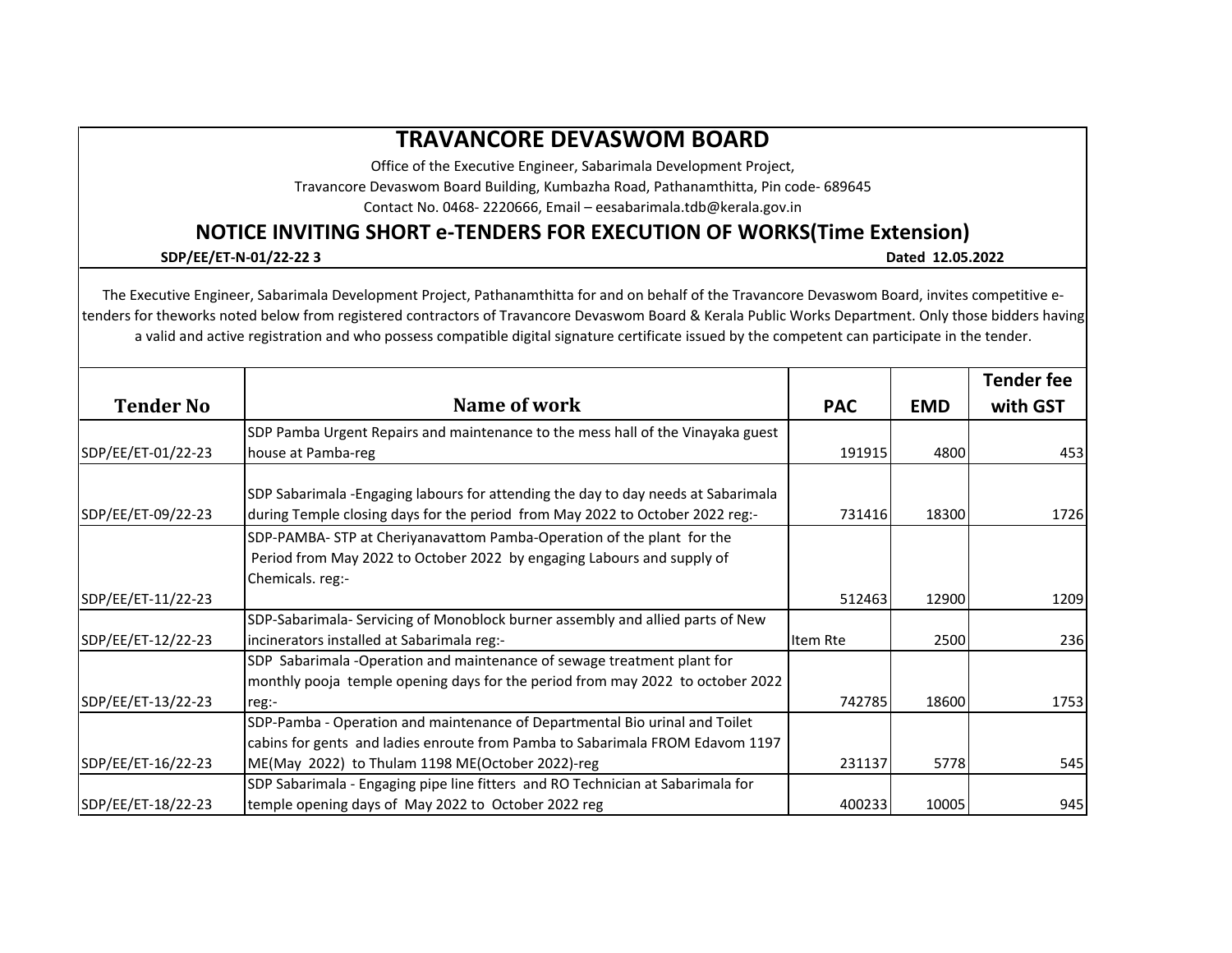| of Bid<br>l Last<br>submission!<br>Date               | 13.05.22 | 12.00PM |  |
|-------------------------------------------------------|----------|---------|--|
| <b>Date</b><br><sup>.</sup> Opening<br>Tender<br>: ot | 13.05.22 | 3.00 PM |  |

Tender documents and Tender schedule can be downloaded free of cost from thee-GP, Website (www.etenders.kerala.gov.in). Bidders shall remit the fee of the tenderdocuments with schedule and EMD using the online payment options of e-procurement system only. Bidders are advised to visit the "Downloads" section of e-procurement website: www.etenders.kerala.gov.in for detailed instructions on making online payment usingInternet Banking facility of SBT or by using NEFT/RTGS facility. Bidders opting for NEFT/RTGSfacility of online payment are advised to exercise this option at least 48 hours before theclosing of the

bid to ensure that payment towards the fee of the tender documents withschedule and EMD are credited and a confirmation is reflected in the eprocurementsystem. The online NEFT/RTGS remittance form provided by e-procurement system formaking a NEFT/RTGS transaction is not a payment confirmation. NIC/SBI/TDB shall not beresponsible for any kind of delay in payment status confirmation. All bids/ tender documents are to be submitted online only and in the designatedcover(s)/ envelope(s) on the e-GP website. Tenders/bids shall be accepted only throughonline mode on the e-GP website and no manual submission of the same shall beentertained. Late tenders will not be accepted.The scanned copies of valid license of registered contractors duly attested by the Competent Authority / Chief Engineer / Executive Engineer of TDB as the case may be, Tender Documents, Preliminary agreement, epayment form duly filled shall be submitted online and subsequently in a separate cover physically super scribing the name of work and tender number to

the Executive Engineer,Office of the Executive Engineer, Sabarimala Development Project, Travancore Devaswom Board Building, Kumbazha Road, Pathanamthitta, Pin code- 689645through Registered Post/Speed Post before the time and date of opening. Hard copies shall be submitted only after submission of online documents.The TDB will not be responsible for any error like missing of schedule data whiledownloading by the Bidder. If the document submission date,opening date happens to be aholiday or not working due to any valid reasons, the tender opening process/submission ofdocument will be done on the next working day.All conditions prevailing in this department as per NIT / Revised PWD Manualregarding tenders are applicable to this tender also. Further details, if required, can behad from this office, AE Office Sabarimala/ Pamba/Nilackal during working hours.

sd/-

SABARIMALA DEVELOPMENT PRO Pathanamthitta R AJITH KUMAR EXECUTIVE ENGINEER